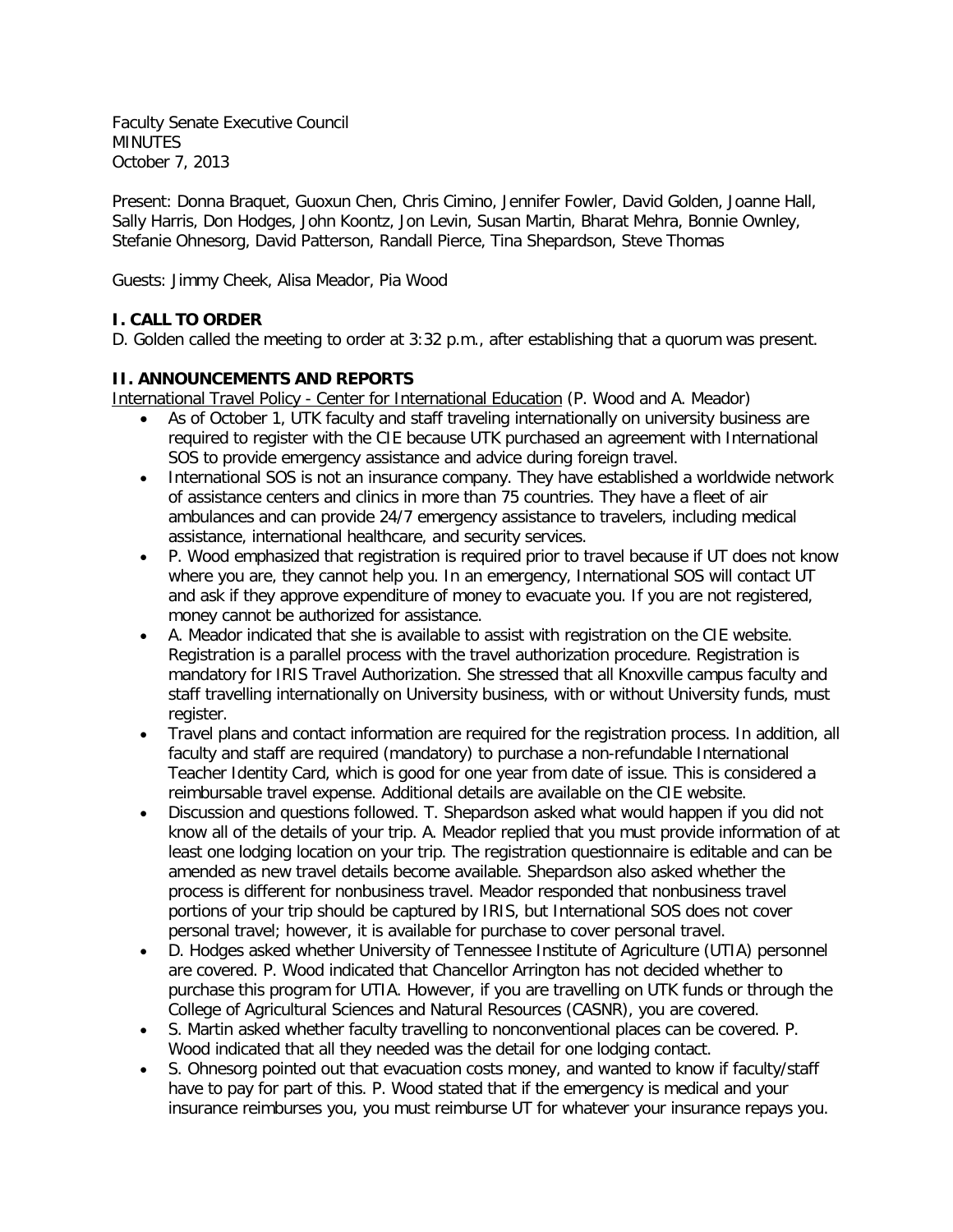Political evacuation is paid by UT and faculty/staff will not have to repay UT for evacuation.

- B. Mehra asked how registration and travel approval fit in the travel procedure timeline. P. Wood indicated that registration for international travel can be started before travel authorization.
- A PowerPoint presentation with additional details of the International SOS Program is posted on the Senate website.

### Chancellor's Report (J. Cheek)

- The search for the Vice Chancellor for Student Life is underway. Candidates have been interviewed, and their seminars and CVs, as well as candidate evaluation forms are posted on the Chancellor's website. Feedback on the candidates is requested by October  $8<sup>th</sup>$ .
- The Tickle Engineering Building was dedicated on October  $4<sup>th</sup>$ . A student spoke on the positive impact of good facilities on student learning.
- Plans are being finalized for the renovation and expansion of Strong Hall. J. Cheek stated that transformational buildings will make an impact on our students and learning.

### Provost's Report (S. Martin)

- S. Martin attended the Southeastern Conference (SEC) Academic Leadership Development Program. Joanne Hall, Faculty Senate President-elect, is among four UT faculty members selected to attend this year's program. The program also funds travel grants for faculty invited to visit SEC schools. Harry "Hap" McSween has been named SEC professor of the year, which is selected by the SEC provosts.
- Thursday, October 10<sup>th</sup> is "Mic/Nite" at Relix Variety Theatre on N. Central Street in Knoxville. Faculty presenters highlight their research by presenting 20 slides in 20 seconds.
- S. Martin and J. Zomchick will be attending a UT System meeting in Nashville to start the process of switching to an online search process, rather than a paper-based process.
- S. Martin indicated that the incoming class had 4,276 freshmen. Enrollment this semester has been a relatively smooth process, although two fraternities are on suspension.
- Regarding SEC travel grants, T. Shepardson described a difficulty that she had encountered. Different SEC schools have different application deadlines, which can make it challenging to host meetings and bring in faculty from other SEC schools. S. Martin indicated that she would look into the problem.

## **III. APPROVAL OF MINUTES**

D. Golden asked for corrections or additions to the minutes of the Executive Council meeting of September 3, 2013. No changes were suggested. S. Thomas moved to approve, J. Koontz seconded the motion and the minutes were approved.

#### **IV. UNFINISHED BUSINESS**

Establishment of Quorum (for information only) (D. Golden) Quorum is established at seven members for Faculty Senate Executive Council meetings.

Faculty Senate Committees and Councils (for information only) (D. Golden) Committees, Councils and Chairs have been populated. Membership information is posted on the Faculty Senate website.

Non-Tenure-Track Issues Committee (for information only) (D. Golden) The Committee has been approved.

Policy on Romantic Relationships (J. Fowler)

The new section on "Romantic and/or Sexual Relations between Faculty and Students" will be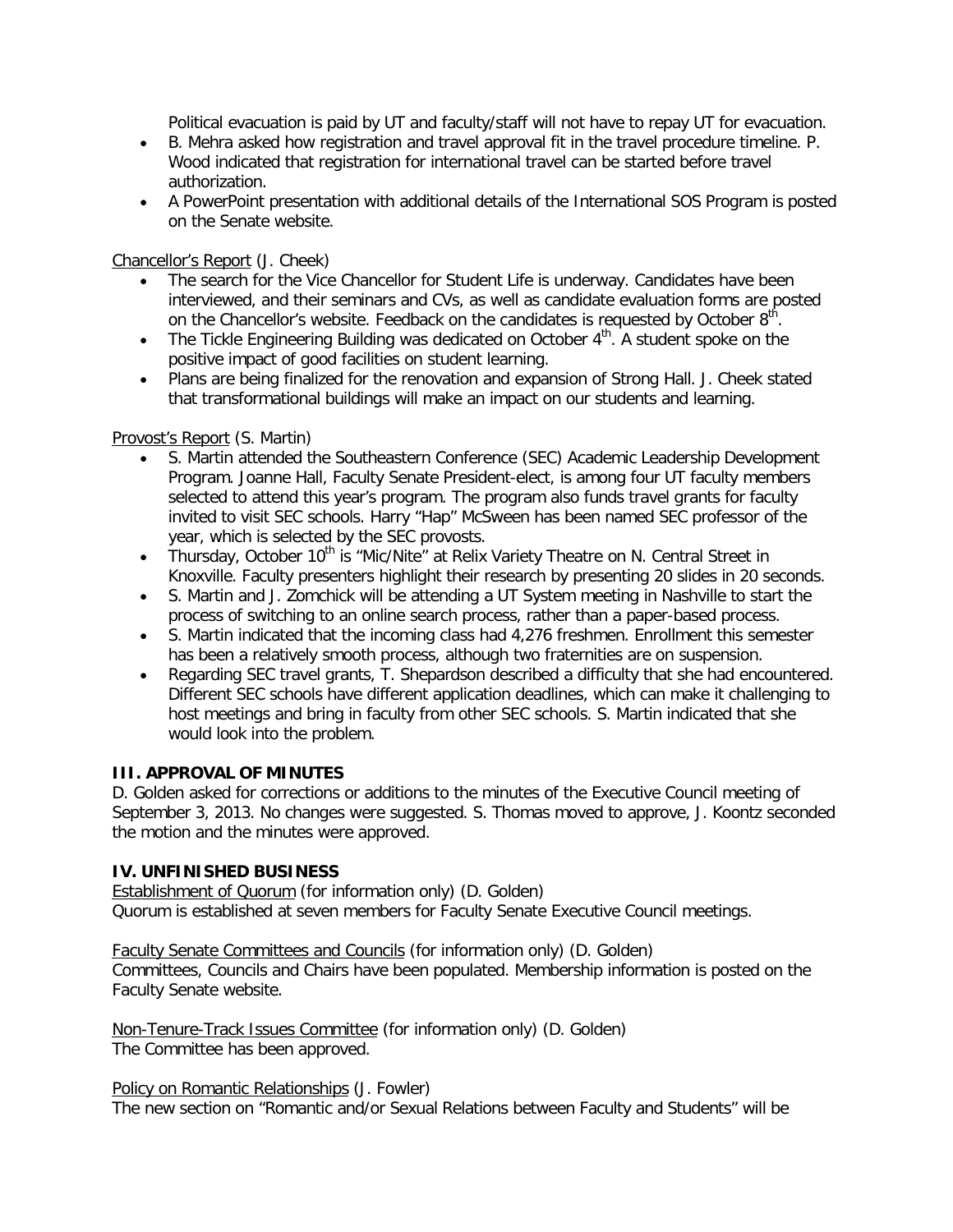proposed for addition to Chapter 2 of the UT Faculty Handbook. The language has been reviewed by various groups, including the Commission for Blacks, Commission for LGBT people, Commission for Women, and the Office of Equity and Diversity (OED).

- Discussion followed. J. Hall asked what is meant by the sentence, "If acceptable arrangements cannot be made then the relationship must not continue?" Is "romantic" defined, and who will determine that? What are the consequences if the relationship does not end? What if a third party knows about it, are they required to report it? What happens to the information? In a previous job, she said that administration chose not to do anything about this type of relationship, and elected to seal the information. She suggested that it must be acknowledged that these types of relationships do occur.
- D. Golden had received questions/comments from the Commission for Women. They asked what happens when a relationship exists beforehand. It was suggested that the sentence, "If acceptable arrangements cannot be made then the relationship must not continue," be removed.
- J. Fowler indicated that if a problem arose and acceptable arrangements could not be made, then OED would handle the problem.
- S. Ohnesorg suggested that the phrase "even an amicable relationship" be replaced with "even an amicable romantic relationship."
- D. Golden suggested that the line, "Incidents of harassment and discrimination will be met with appropriate disciplinary action," be changed to "Incidents of harassment and discrimination will be met with appropriate disciplinary action, up to and including dismissal."
- It was also suggested that in the phrase, "to influence academic or employment decisions about others", the word "others" be changed to "students."
- S. Ohnesorg suggested that "bear the potential" be added before "to undermine the atmosphere of trust."
- B. Mehra pointed out that the nature of a relationship may not be what someone perceives it to be. J. Fowler said that she did not want to discourage anyone from reporting, and OED would investigate reports.

## Academic Freedom Statement (J. Fowler)

The Faculty Affairs Committee is still working on the academic freedom statement.

### Faculty Retention Review Policy for the Manual for Faculty Evaluation (D. Golden)

There is a proposal to change policy in regards to retention reviews at the department level. The primary changes include: 1) a recommendation that the narrative written be divided into three sections: areas of strength, areas for improvement, and specific recommendations for the current academic year; 2) the formal retention vote by the tenured faculty be taken only in the year of the enhanced retention review of the tenure-track faculty member. However, a vote can be taken during any retention review if a majority of the tenured faculty are present at the retention review and request that a vote be taken; and 3) the tenured faculty's vote on retention should focus on the tenure-track faculty member's ability to meet the requirements for tenure in the department, college, campus and University. J. Hall raised the question of whether the tenured faculty could choose to selectively vote (prior to the year of the enhanced retention review) on some tenure-track faculty but not on other candidates. This was not known.

## **V. REPORTS OF SPECIAL COMMITTEES**

There were no reports.

## **VI. REPORTS OF STANDING COMMITTEES**

Appeals Committee (B. MacLennan) There was no report.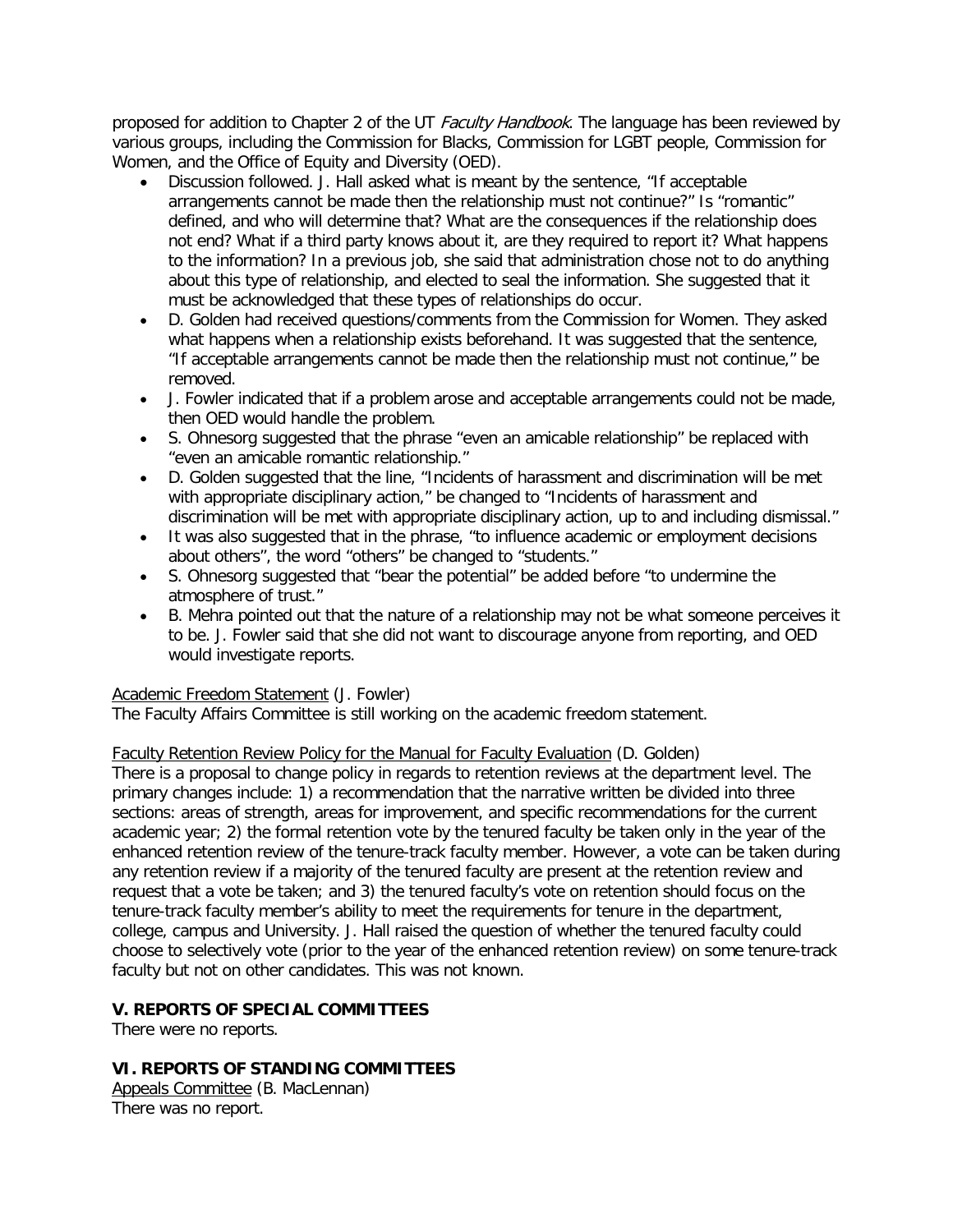#### Athletics Committee (J. Koontz)

- Minutes of their meeting have been posted to the Faculty Senate website. J. Koontz indicated that if anyone had questions please contact him.
- A question was raised about whether committees should post documents other than meeting minutes. D. Golden indicated that agendas do not need to be posted, but PowerPoint presentations should be posted. Committees that have their own website were told to also post on the Faculty Senate website.

Benefits and Professional Development Committee (D. Braquet) The Committee has met and will provide a report soon.

#### Faculty Affairs Committee (J. Fowler)

Other than the items presented today, there was no additional information.

Graduate Council (D. Hodges)

The Graduate Council has met, but minutes have not yet been approved.

Library and Information Technology Committee (B. Mehra) The Committee has met and will share their minutes on the Faculty Senate website.

Nominations and Appointments Committee (D. Golden) There was no report.

#### Non-Tenure-Track Issues Committee (S. Harris)

- The Committee met last week and discussed issues to cover for the year. Issues included communication with everyone, comparisons of pay and salaries, and lack of awareness of college level policies for non-tenure-track faculty.
- S. Harris indicated that a committee member had expressed concern about changing policies made by a unit head in regards to non-tenure-track faculty. They had asked who they should approach to address their concerns. S. Martin asked whether the concerned committee member had an opportunity to discuss issues with the unit head. Harris said that there had been a meeting, but that it lacked openness. Martin suggested that the committee member contact J. Zomchick for discussion about the issues.

#### Research Council (T. Shepardson)

The Council met earlier this semester and did not meet quorum to approve meeting minutes. However, sub-committees have been populated and some sub-committees have already finished their work.

Teaching and Learning Council (L. Rinehart) There was no report.

Undergraduate Council (J. Levin)

The Undergraduate Council met and discussed issues to be addressed this coming year. D. Golden, Mary Albrecht and Sally McMillian met with them.

University System Relations Committee (G. Chen) There was no report.